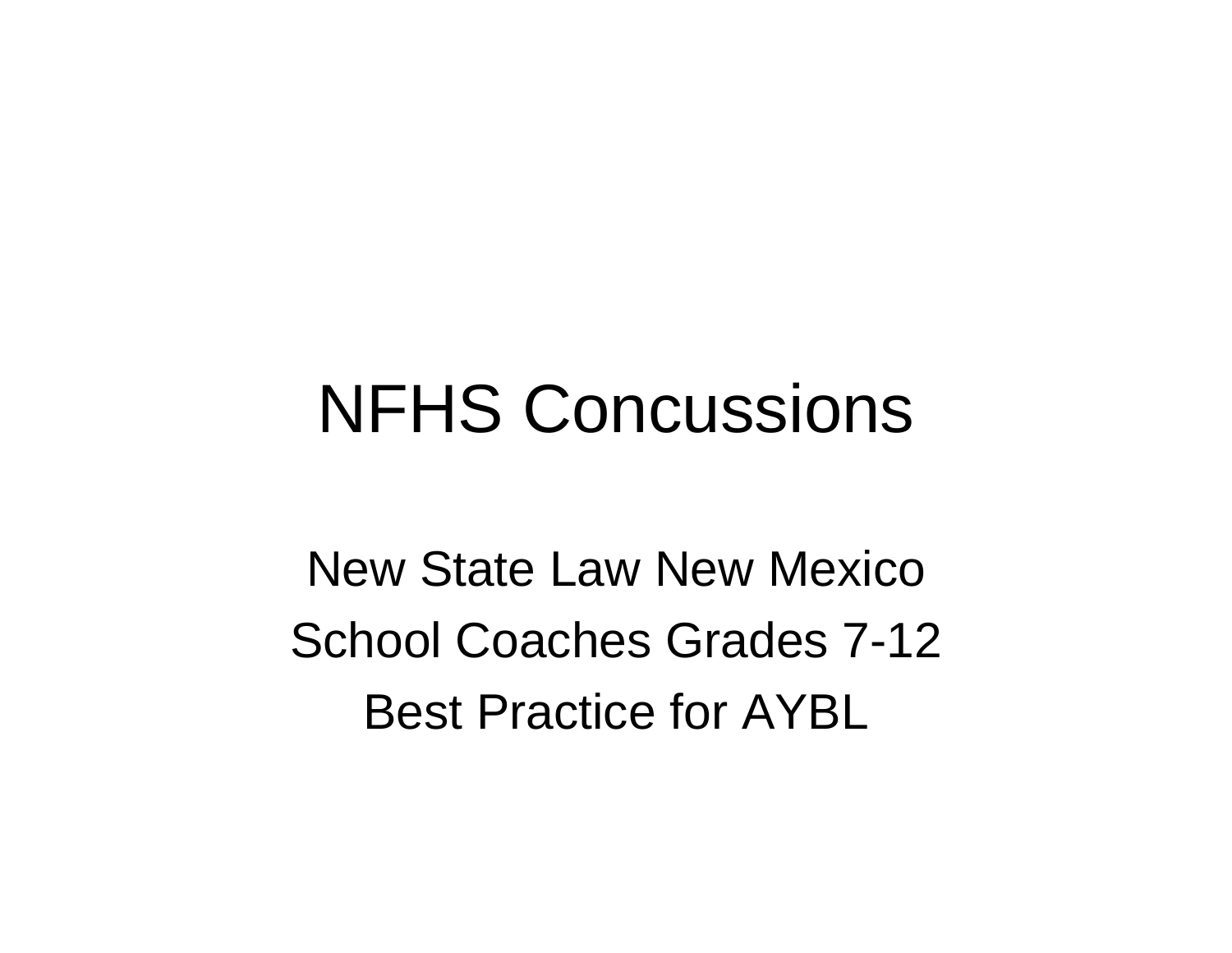### Concussion Procedure Revised (2-8-5; 3-3-8)

- Concussion language revised in all NFHS rules books.
- Removed references to "unconscious or apparently unconscious."
- New procedure requires an athlete *exhibiting signs, symptoms or behaviors consistent with a concussion* be removed from the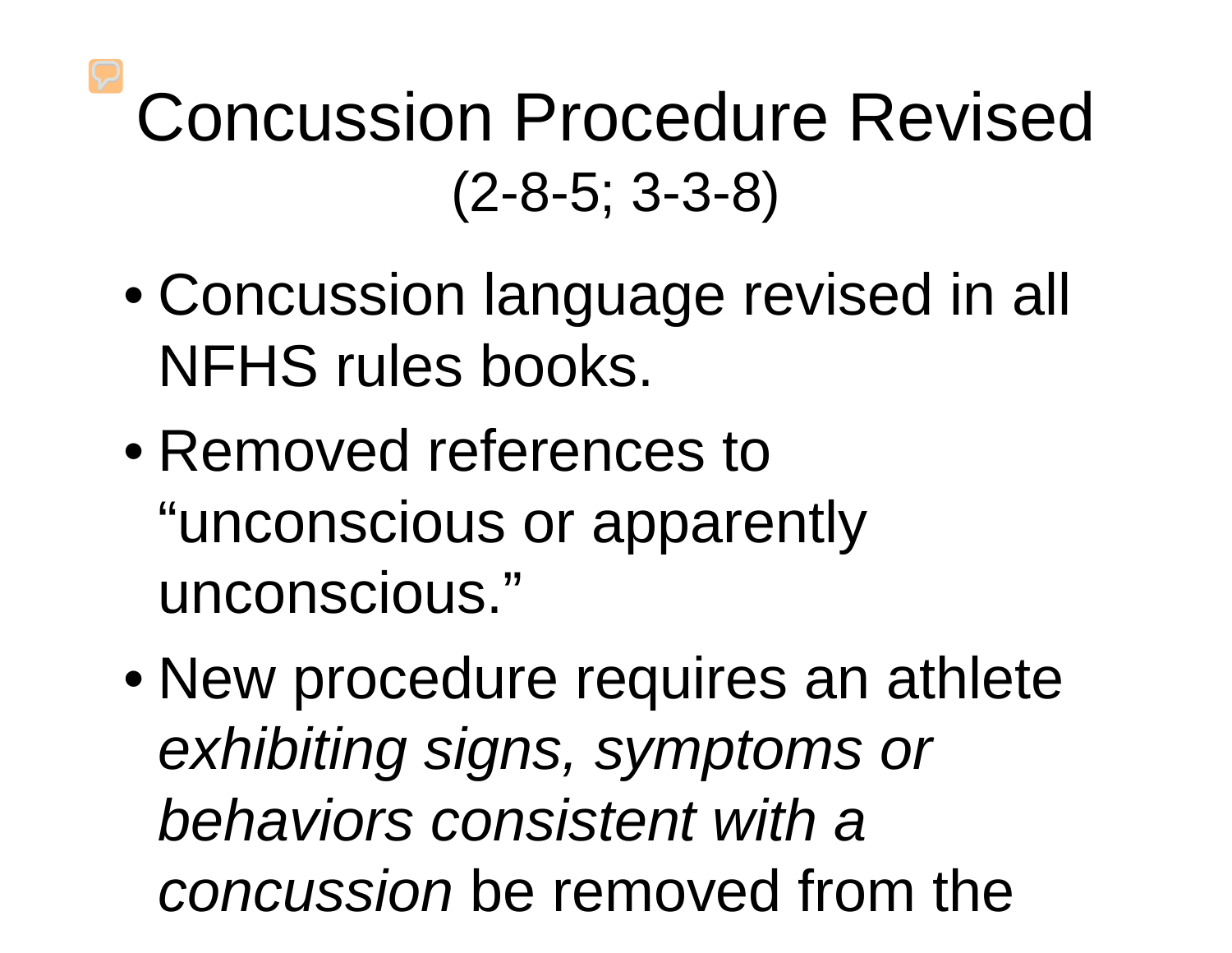National Federation of State **High School Associations** 

### **Suggested Guidelines for Management of Concussion**

A concussion is a traumatic brain injury that interferes with normal brain function. An athlete does not have to lose consciousness (be "knocked out") to have suffered a concussion.

### **Common Symptoms of Concussion Include:**

- headache
- fogginess
- difficulty concentrating
- easily confused
- slowed thought processes
- difficulty with memory
- · nausea
- · lack of energy, tiredness
- · dizziness, poor balance
- · blurred vision
- sensitive to light and sounds
- · mood changes- irritable, anxious, or tearful

### **Suggested Concussion Management:**

- 1. No athlete should return to play (RTP) or practice on the same day of a concussion.
- 2. Any athlete suspected of having a concussion should be evaluated by an appropriate health-care professional that day.
- 3. Any athlete with a concussion should be medically cleared by an appropriate healthcare professional prior to resuming participation in any practice or competition.
- 4. After medical clearance, RTP should follow a step-wise protocol with provisions for delayed RTP based upon return of any signs or symptoms.

For further details please see the "NFHS Suggested Guidelines for Management of Concussion" at www.nfhs.org.

**See Appendix D** on Page 75 of the 2010-11 **NFHS Basketball Rules Book**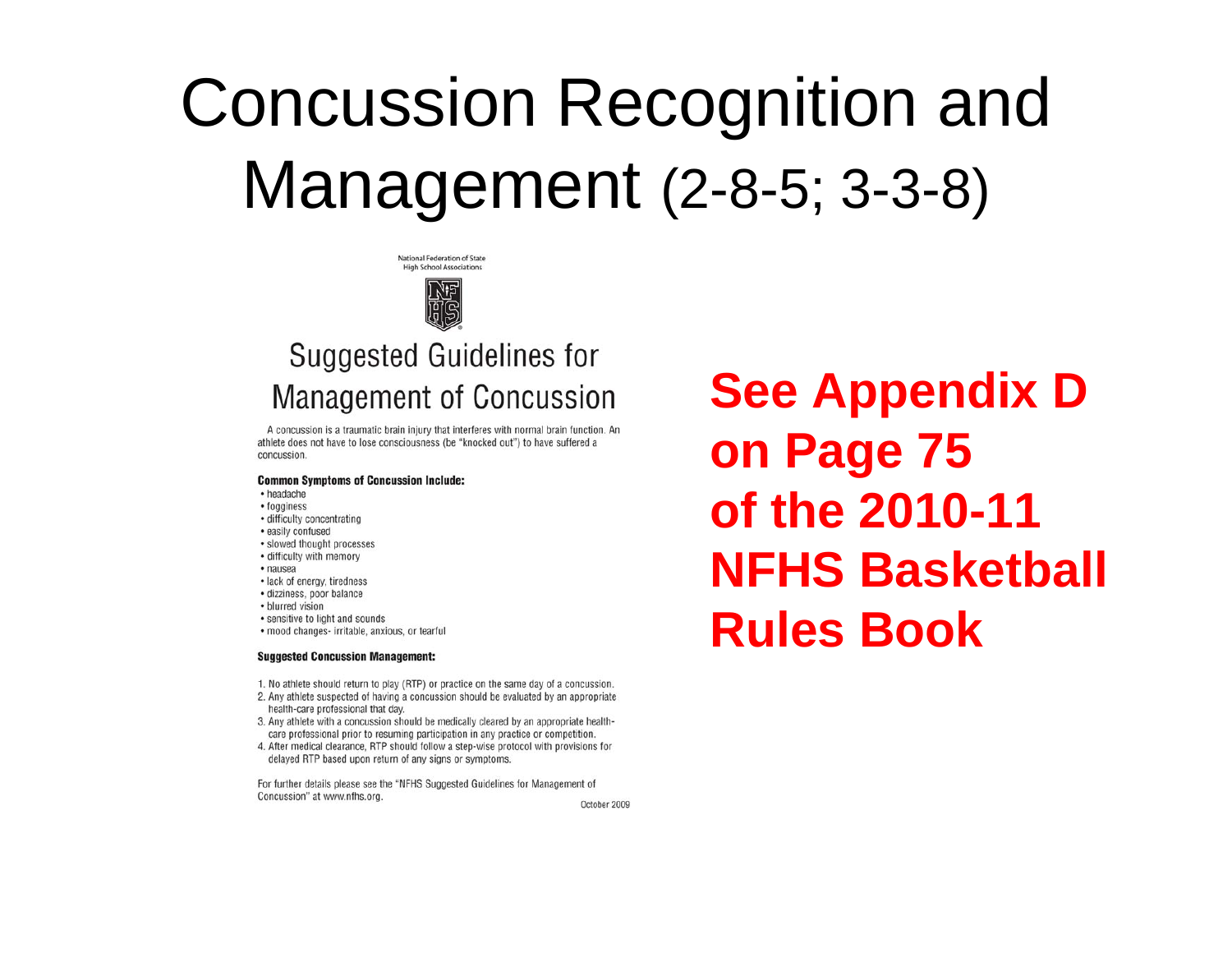- A concussion is a brain injury that results in a temporary disruption of normal brain function.
- A concussion occurs when the brain is violently rocked back and forth or twisted inside the skull as a result of a blow to the head or body.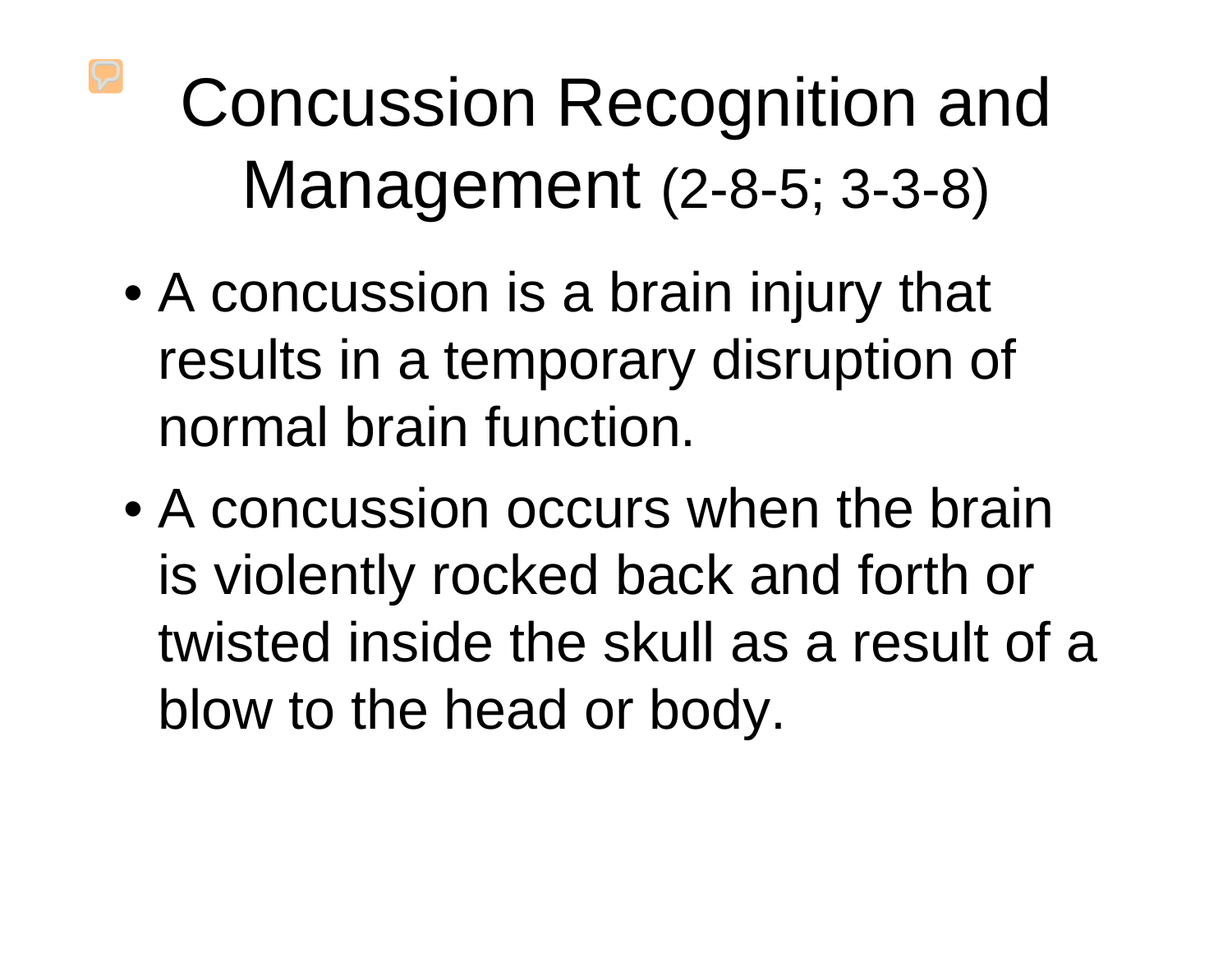- Neither officials, nor coaches, are expected to "diagnose" a concussion; that is the job of an appropriate health-care professional.
- Officials, coaches and administrators are being asked to make all efforts to ensure that concussed athletes do not continue to participate.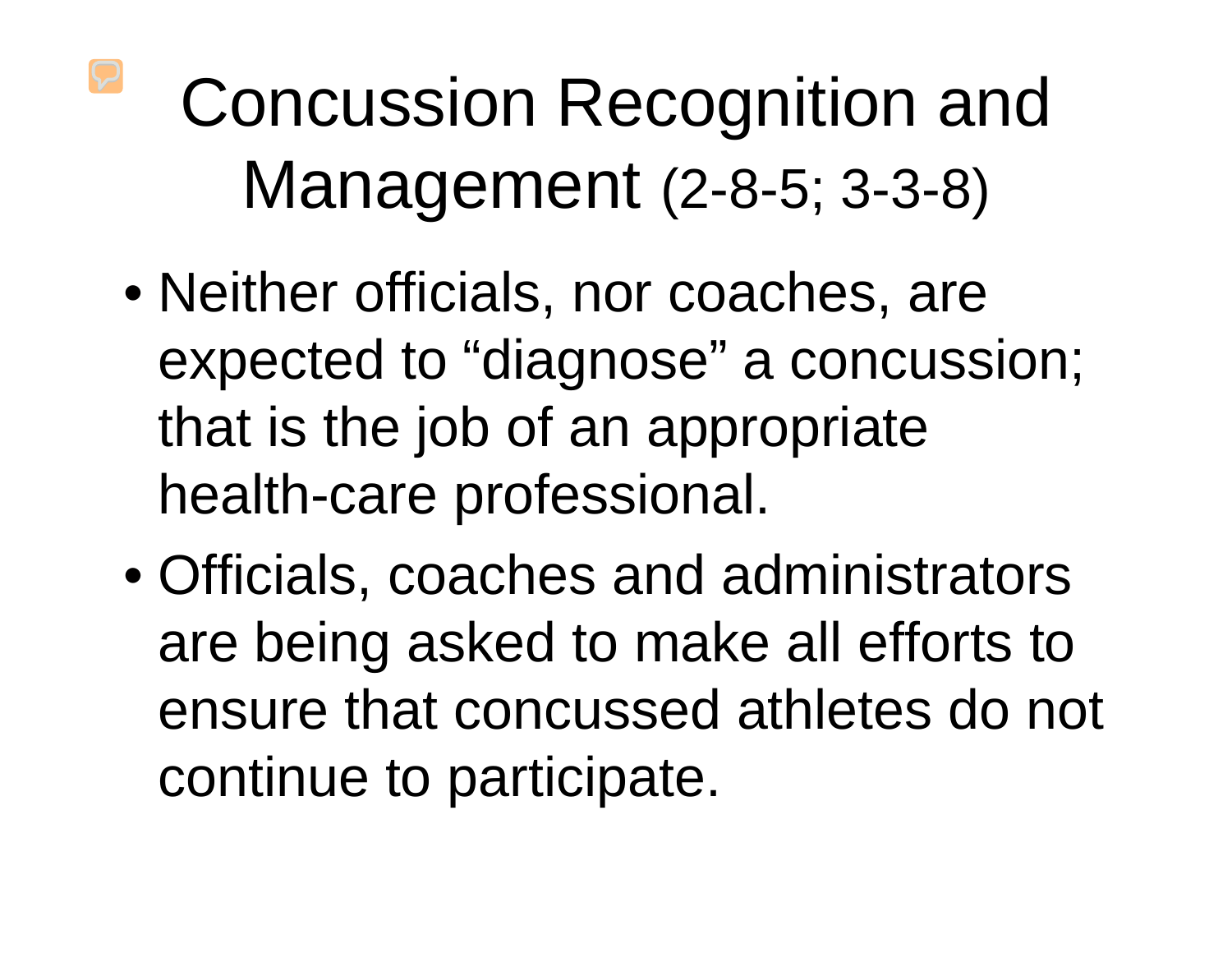- The game official is not responsible for the evaluation or management of the athlete after he/she is removed from play.
- If an appropriate health-care professional determines that the athlete HAS NOT suffered a concussion, the athlete may return to play.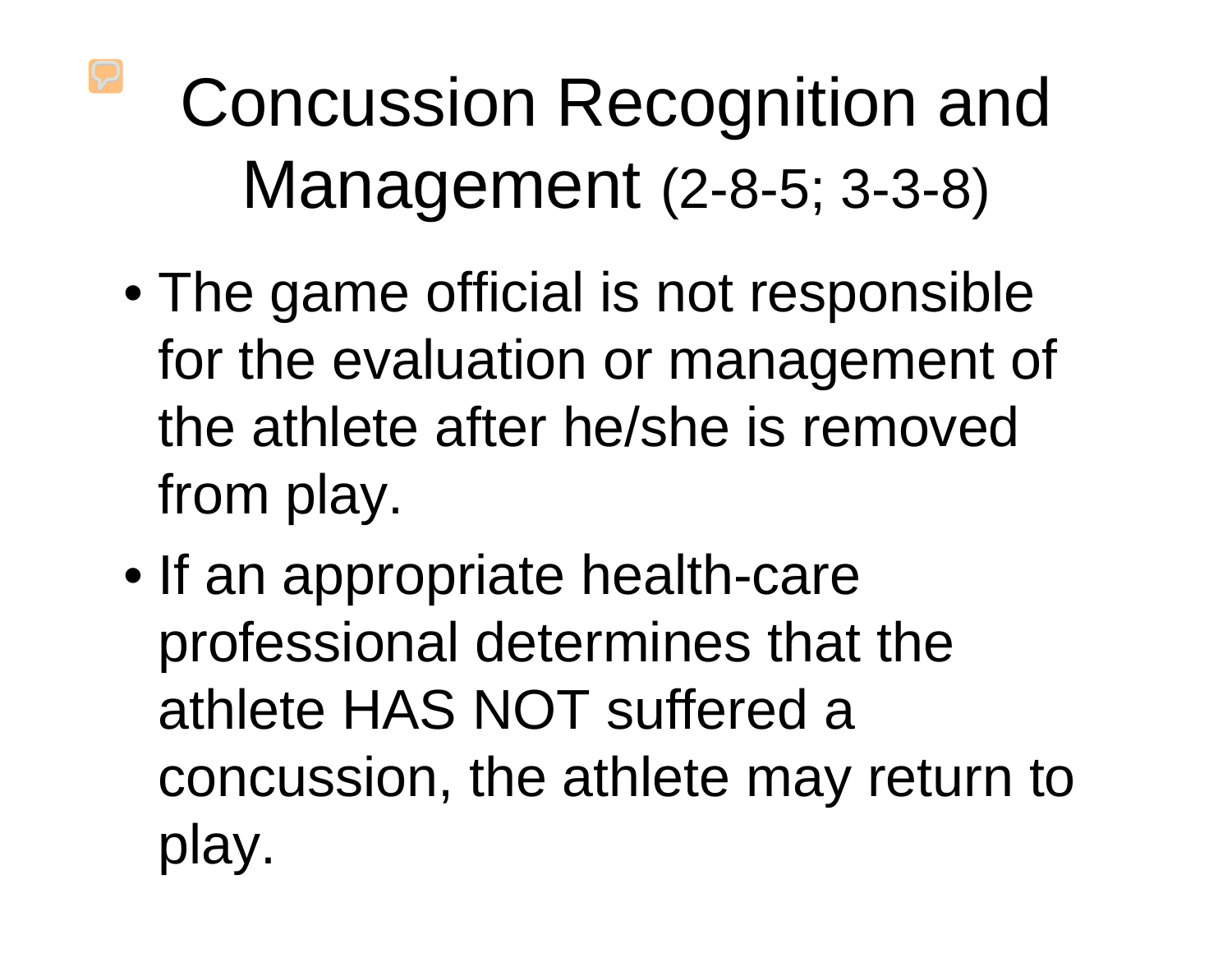- If there is no appropriate health-care professional available to evaluate the athlete, the athlete SHOULD NOT be permitted by the coach to return to play.
- Athletes with continued concussion symptoms are at significant risk for recurrent, cumulative and even catastrophic consequences of a d i i j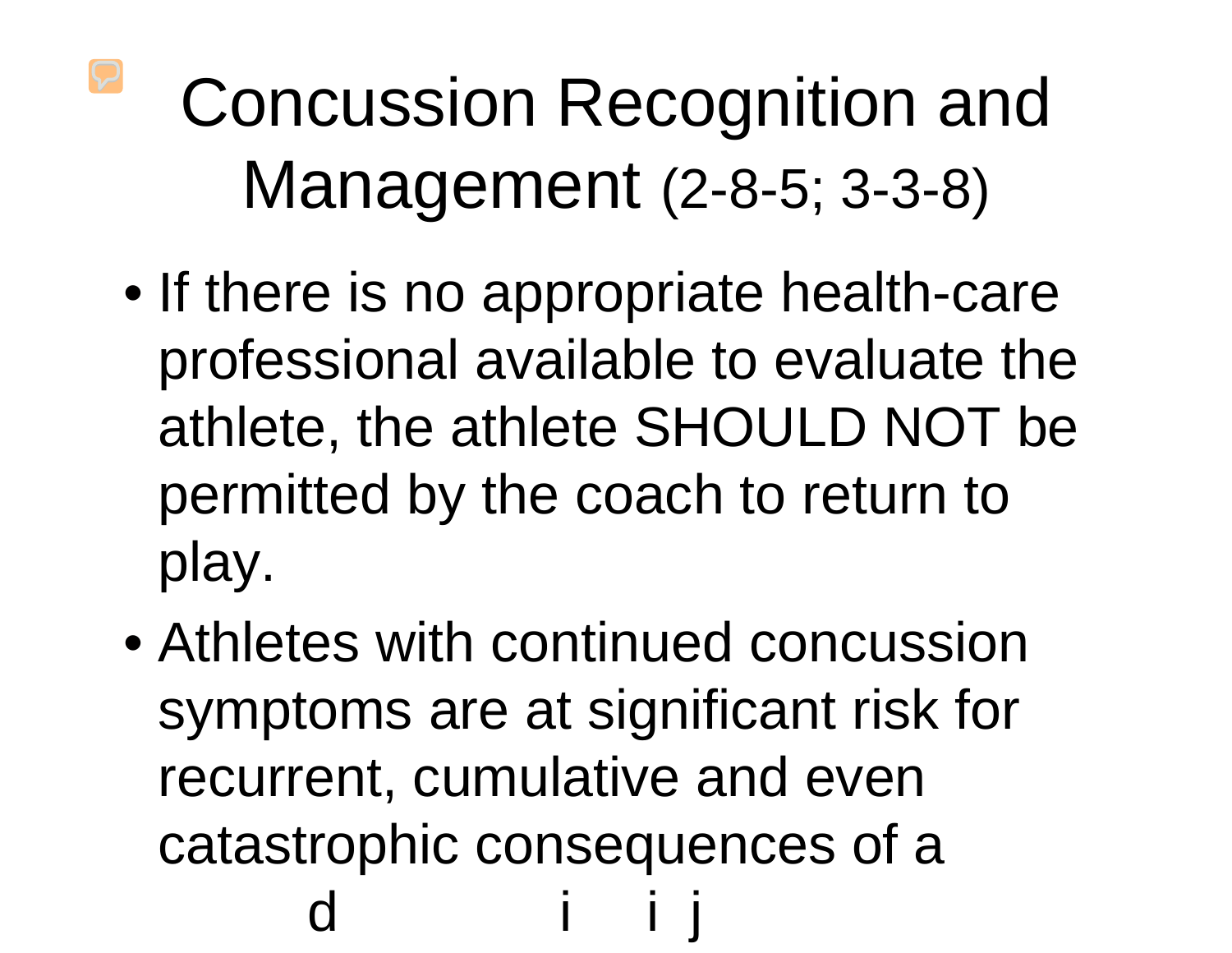### **Suggested Concussion Management**

- 1. No athlete should return to play (RTP) or practice on the same day of a concussion.
- 2. Any athlete suspected of having a concussion should be evaluated by an appropriate health-care professional that day.
- 3. Any athlete with a concussion should be medically cleared by an appropriate healthcare professional prior to resuming ti i ti i ti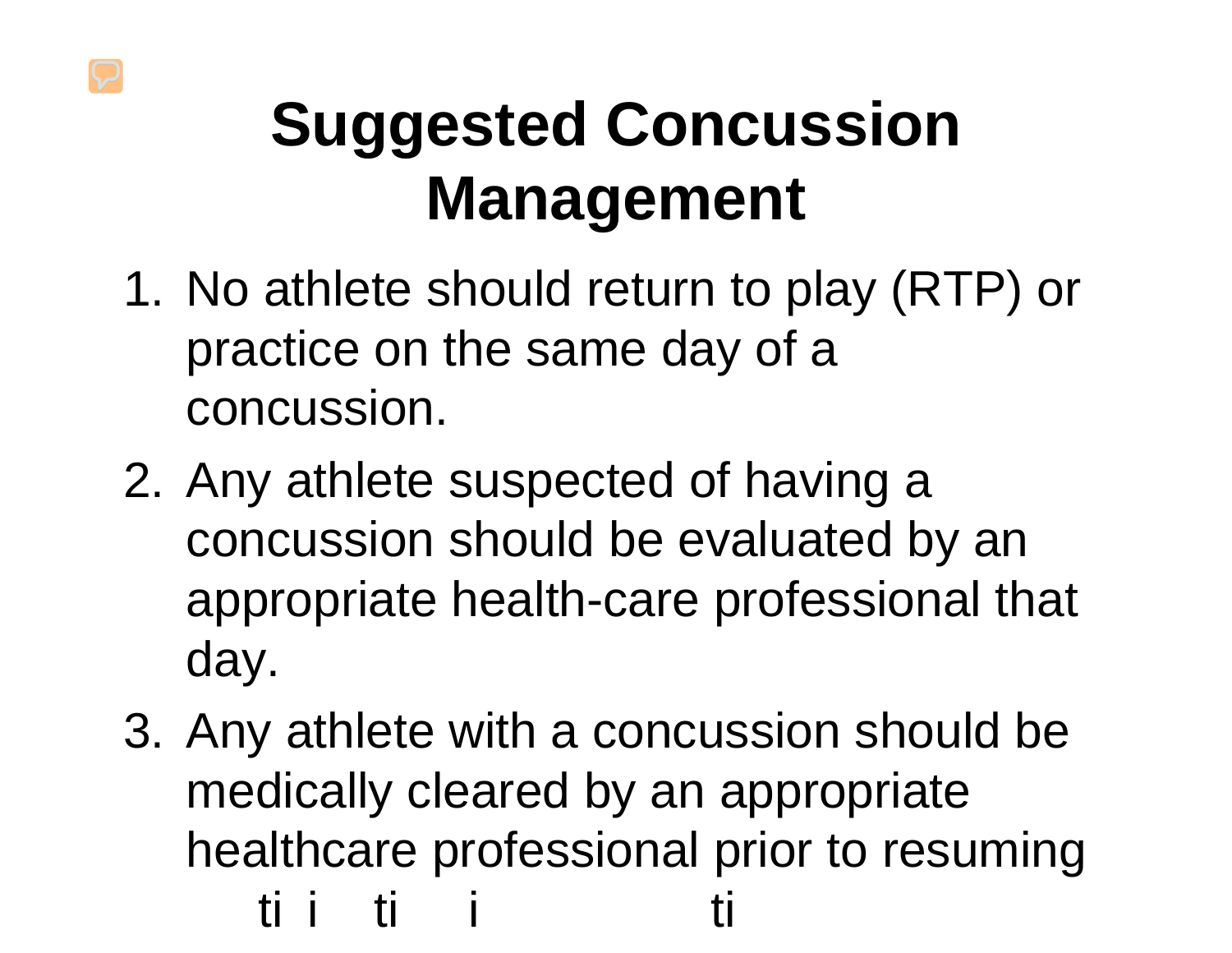### **Suggested Concussion Management**

4. After medical clearance, RTP should follow a step-wise protocol with provisions for delayed RTP based upon return of any signs or symptoms.